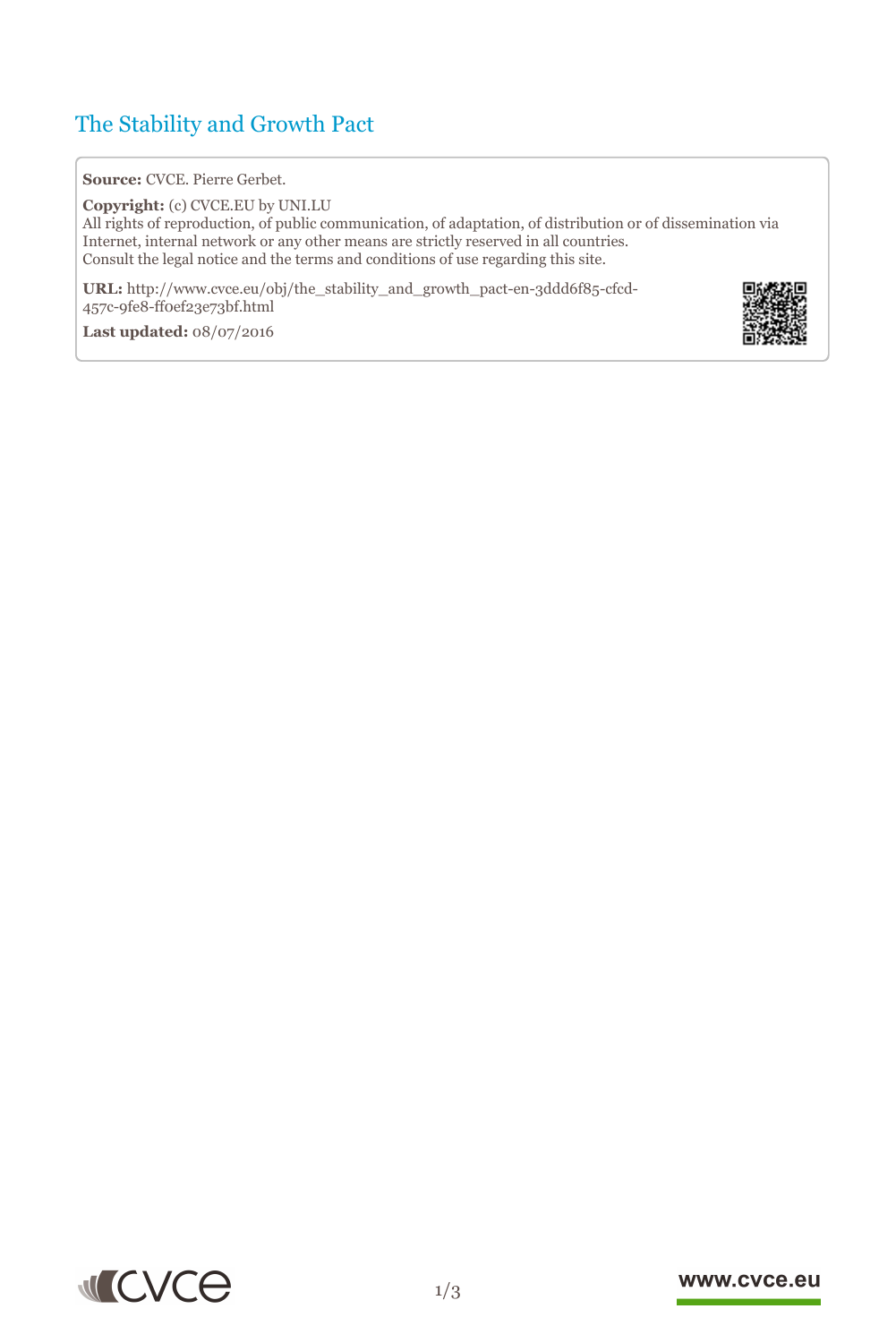## **The Stability and Growth Pact**

The provisions of the Maastricht Treaty on the conditions that the Member States had to fulfil in order to join the single currency were to be supplemented by a 'Stability and Growth Pact'. The Germans, reluctantly accepting the disappearance of the mark in favour of the euro, insisted that its value be permanently guaranteed. The countries which had met the Maastricht criteria, thereby allowing them to join the EMU, must not allow their deficits to increase in the future. The Madrid European Council noted this requirement, yet the mechanism of the Stability Pact was yet to be defined.

Encouraged by the Bundesbank, the German Minister of Finance, Theo Waigel, recommended that government deficit should not exceed 1 % of GDP (as opposed to 3 % for accession) and that, should a Member State exceed this threshold, the sanctions laid down in the Treaty would be applied automatically. The Commission approved but believed that 3 % of GDP should be the reference value maintained without the automatic application of sanctions. The countries of northern Europe were of the same opinion, but the southern European countries were reluctant to accept any obligation, rejecting a 'strict unending plan'. The Florence European Council, held on 21 and 22 June 1996, decided to set a 3 % threshold, which Member States could exceed only under exceptional and temporary circumstances. The Member States committed themselves only to maintaining sound government finances close to balance by setting medium-term specific targets. The problem posed by the automatic application of sanctions was yet to be resolved. Following a lively debate, the Dublin European Council held on 13 and 14 December stated that the Ecofin Council of Ministers had to decide upon the sanctions to be imposed, i.e. on the basis of a political assessment, and that the case in question had to result from exceptional circumstances, particularly an economic downturn. France suggested the text be entitled 'Stability and Growth Pact', and the addition of the word 'growth' highlighted not only their monetary, but also their economic concerns. In its conclusions, the Dublin Council approved the principal issues underpinning the Pact, which was set to be endorsed by the European Council due to meet in Amsterdam.

However, the left-wing parties were victorious in the French general elections held from 25 May to 1 June 1997. The Socialist, Lionel Jospin, newly appointed Prime Minister, believed that the EMS arrangements did not sufficiently accommodate social aims and did not establish a true 'economic government' of Europe. He therefore wished to amend the Pact. The Germans, who fought tooth and nail to secure it, opposed his proposal, and President Jacques Chirac reiterated that France had already accepted it, as had its partners. A compromise was ultimately reached: the simultaneous adoption by the Amsterdam European Council held on 16 and 17 June 1997 of the Stability and Growth Pact, to compliance with which the Commission, Council and Member States were committed, and of two resolutions on growth and employment as well as a decision to coordinate economic policies. The provisions of the Pact were later laid down in two Council regulations of 7 July.

The Pact established a system for the coordination and surveillance of national budgetary policies. The countries joining the single currency had to submit an annual stability programme. All public deficits (budgetary, social and those deriving from local authority deficits) could not exceed the 3 % of GDP threshold. It was a relatively broad margin that should allow a Member State to adjust its budgetary policy in accordance with its economic climate (in France, 3 % of GDP accounted for 20 % of the budget). The Commission was responsible for the surveillance procedure; it asked the Member States to provide it with the necessary information, analysed it and then submitted a report to the Economic and Financial Committee, which delivered its opinion. The Commission addressed a recommendation to the Ecofin Council, which then took a decision by a qualified majority vote. If a Member State exceeded the 3 % threshold, the Council would address a recommendation to the Member State in breach of the procedure. If this proved insufficient, sanctions adjusted to the State's national economy would be imposed. A recession of more than 2 % of GDP would be recognised as an exceptional case, and sanctions would not be imposed. The Council would carry out an assessment for recessions of between 2 % and 0.75 %, and in the case of recessions of less than 0.75 %, the Member State at fault would not be able to invoke exceptional circumstances, and non-pecuniary sanctions would be imposed. The Council may require the Member State in question to publish additional information before issuing bonds and securities, ask the European Investment Bank to reconsider its lending policy towards the Member State concerned, require the Member



### www.cvce.eu